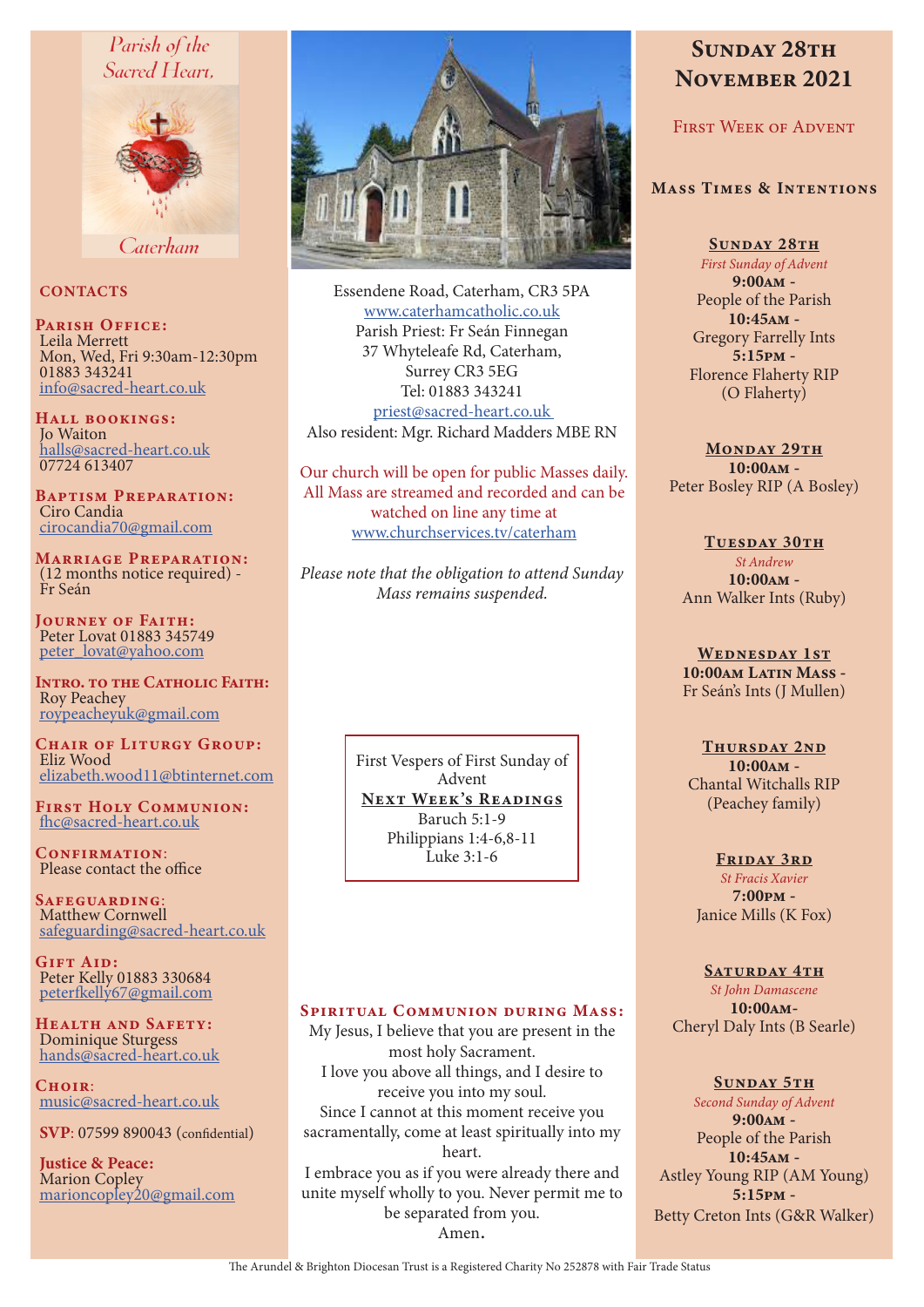Your Prayers are requested for the following people who are ill or housebound: Jimmy Mullen; Eileen, Mel & Rose Lattimore; Bryan Smith; John & Brenda Gilford; Tabitha Harrison; Joe Kelly; Charmaine Wise; Richard Sowa; Val Williams; Emma Newton; Ursula Koh; Fr John Hartley; Maribel Chambers; Patricia Howlett; Reef Albert; Peggy Wheeldon; Liz Leake; Sandra; Pascal Périssat; Holly Osman; Julian Gavin; Emma Cook; Susie; Shirley Clarke; Mary Power, John Lowrie, Pat Boyle, Malcolm Harmes, Sue Ellis; Jean Joakim, Laura Brighten, Ryan Baker, Theo, Sean Flanagan, Carla, Betty Creton, Martin Moran, Lee & Ann Walker.

# Justice and Peace - Peace Rosary

Justice and Peace invites you to our Peace Rosary - 'on line'- Friday 3rd December 2021 at 7.30pm. Together we will reflect on the Justice Mysteries especially remembering the homeless and the dispossessed. If you would like to join us or receive the service sheet please contact Marion email marioncopley20@gmail.com who will forward you an invitation with log on details. Copies of the service sheet can also be found in the church porch.

# JUSTICE & PEACE ASSEMBLY WITH BISHOP RICHARD

'To a Safer Shore?' Focussing on the challenges faced by people compelled to leave their homes and seek refuge in other day 15th January, at St Francis School, Southgate Drive, Crawley, RH10 6RP. Speakers, stalls, refreshments. Doors open 9.30am.

Event runs from 10 am until 1 pm. Please wear a mask, dress warmly, and bring your own mug or flask. Seating spaced out, therefore places limited. To book email Tessa.ricketts@abdiocese.org.uk

The Sacred Heart, Caterham 10am on Tuesday 7th Dec. May her soul rest in peace.

Christmas Mini Fair - Sunday 5th December

Our Christmas Mini Fair is just 7 days away next Sunday, and this week we are asking for cakes and pastries. This is an opportunity for all those who would like to display their baking skills to support this very popular stall. Cakes can be dropped off at the Centenary Hall on the Saturday afternoon after 3 o'clock, or brought in on Sunday morning before Mass.

Tickets for the Grand Draw with 5 lovely prizes will be available in the porch after all Masses for those who may not be able to join us and in the Centenary Hall. The draw will take place after the 5.15 Mass.

Please remember in your prayers the soul Teresa Hanley RIP who passed away recently. Teresa's funeral will be held at<br>The Sacred Heart, Caterham 10am on Tuesday 7th Dec. May her soul rest in peace.<br>
Sour Christmas Mini Fai Most importantly, PLEASE support our Christmas Mini Fair next Sunday. The team have worked very hard over the past few weeks to make this a success in these difficult times and we really need your support if we are to make a success of it. This is a great occasion for the Parish to come together and support 2 good causes. Proceeds will be shared between the SVP and Missio (Red Box). We have some beautiful art and craft items, fabulous jewellery, delicious cakes, jams and chutneys, a Grand Draw with great prizes and Christmas Wreaths. There will also be tea, coffee, cakes and bacon butties  $\int_{\|h\|_{L}}^{\|f\|_{\|_{L}}(yump)!!}$  (yummy!!!) (yummy!!!)

We hope to see you on Sunday!

# Carol service

We are happy to announce that there will be a carol service on Saturday, 18th December at 6.00pm. After so many months of not being allowed to sing together, please come and join us to stretch those vocal chords once again and sing some favourite carols, as we prepare for the joy of Christmas. All are welcome!

# SVP - Thank you!

Thank you so much to the many parishioners who responded so generously to our appeal and

donated many winter clothes to the Gatwick Detainees Welfare Group - coats, jumpers, shoes, T-shirts and suitcases. A large car-load of donations has now been delivered down to Crawley, and will help to replenish the stock of clothes for the winter period. The warm clothing will be greatly appreciated by the asylum seekers. Thank you for your

support.

# J o u r n e y o f F a i t h

Join us for a consideration of the next Sunday's readings and a discussion around faith-based topics. Topic: Journey of Faith Time: Wednesday December 1st, 2021 8:00 - 9.30 p.m. Join Zoom Meeting: https://us02web.zoom.us/j/6986253866 Meeting ID: 698 625 3866 All welcome!

# Introduction to the Catholic Faith

As we enter Advent, it's a great time to consider joining our Zoom meetings on Wednesday evenings from 8-8.45. The course starts on December 1st and is designed for anyone who wants to find out more about the basics of the faith, whether you're new to the church, a cradle Catholic or seeking baptism. Please email Roy Peachey on roypeacheyuk@gmail.com for the Zoom link or further details.



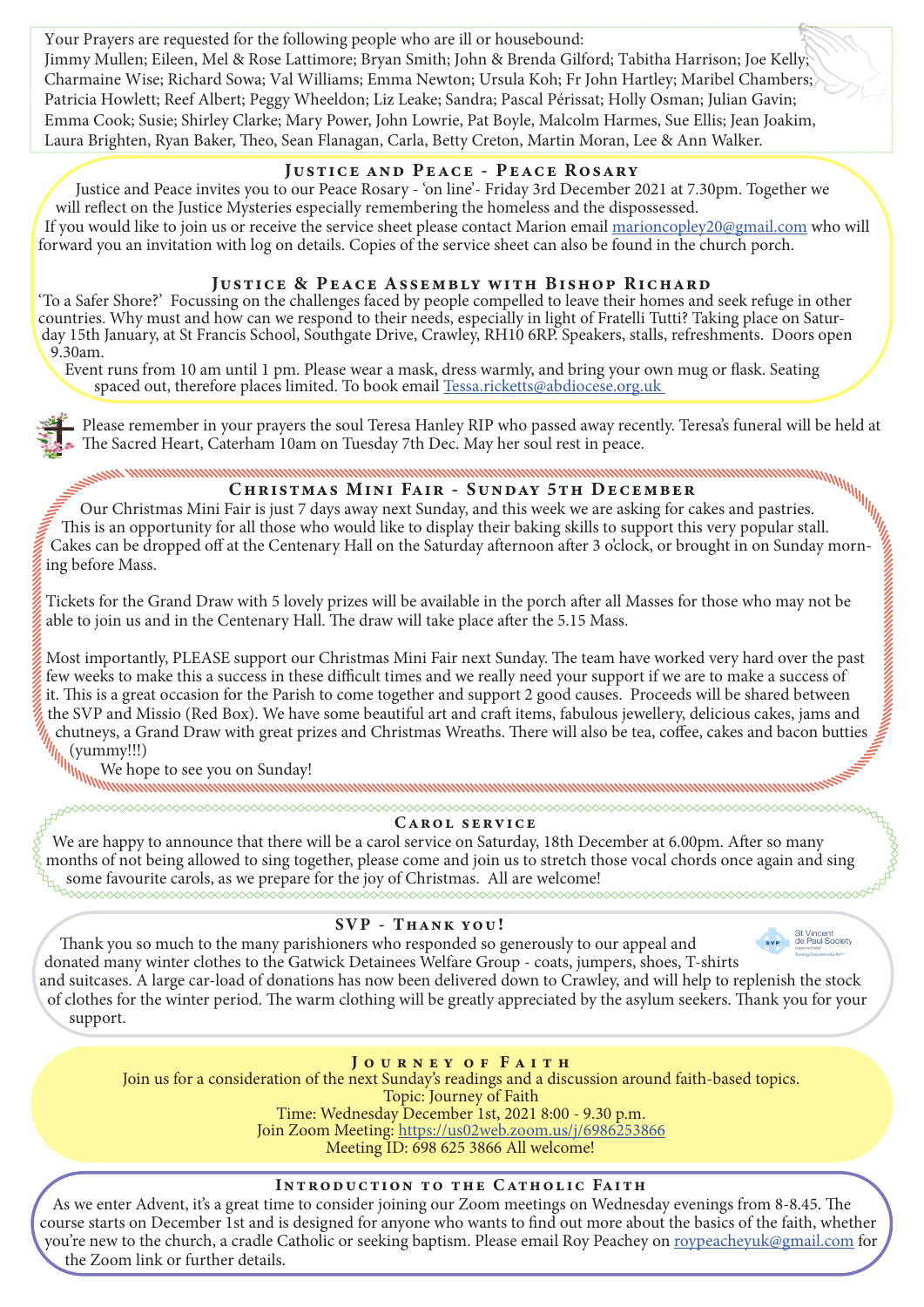#### Honouring Sunday

As the Synodal Pathway of listening and discerning unfolds, we the bishops of England and Wales, are paying particular attention to the hopes and fears, the joys and anxieties of all who are sharing their thoughts and feelings with us.

#### *Longing for our Lord*

We are attentive to the experience of the last year or so, when we have lived our faith through the limitations of the pandemic. We have heard of the longing which some express as a "homesickness." We want to be in the presence of the Blessed Sacrament. We yearn to celebrate the sacraments together, especially the Holy Sacrifice of the Mass. We desire to be nourished by our Lord in Holy Communion. The live streaming of the Mass and the remarkable response of our Catholic communities to those in need, have provided comfort, sustenance and resilience.

*The Eucharist, source and summit* ated the noble simplicity of the Mass at this time, which has allowed the mystery and majesty of our Lord's sacrificial love to shine through.

The central appeal of the Mass, its beauty and its transcendence, raises our minds and hearts to God in an unambiguous and compelling manner. Our Lord Jesus invites us to receive anew the gift of Sunday as the preeminent d rection, when the Church gathers to celebrate the Eucharist. Here we stand together before our heavenly Father, offering our thanksgiving and prayer, through our Saviour in the Holy Spirit. Here we receive Christ in his Word. Here we are nourished by Christ in his precious Body and Blood. This is our primary joy, for which there is no substitute, and from which we draw our strength.

#### *The Gift of the Sunday Eucharist*

The Sunday Eucharist is a gift; as God's holy people we are called to praise and thank God in the most sublime way possible. When the Church speaks of the Sunday obligation, it reminds us that attending Mass is a personal response to the selfless offering of Christ's love.

At this time, we recognise that for some people there may be certain factors which hinder attendance at Sunday Mass. The pandemic is clearly not over. The risk of infection is still present. For some, there is legitimate fear in gathering together. As your bishops, we recognise that these prevailing circumstances suggest that not everyone is yet in the position to fulfil the absolute duty to attend freely Sunday Mass.

#### *Responding to the Gift*

We now encourage all Catholics to look again at the patterns which they have formed in recent months with regard to going to Mass on Sundays. This would include consideration and reflection about what we might do on Sundays, such as sports or shopping, or other leisure and social activities. This review, and the decisions which arise from it, fall to every Catholic and we trust this will be done with honesty, motivated by a real love for the Lord whom we encounter in the Mass.

The Sunday Mass is the very heartbeat of the Church and of our personal life of faith. We gather on the "first day of the week," and devote ourselves to the apostles' teaching and the fellowship, to the breaking of bread and the prayers (Acts 2:42). The Eucharist sustains us and spurs us on, renewing our gratitude and our hope. When we say "Amen" to Christ in receiving his Body and Blood, we express the love of God which is deep within us, and at the end of Mass, when we are sent forth, we express our love for our neighbour, especially those in need. These two dimensions reveal the full meaning of our faith. We are gathered together and sent out, we pray and are fed, we worship and we adore; these are intrinsic to our lives as those baptised into Christ.

Approved at the Plenary Assembly of Bishops in Leeds Thursday 18th November 2021

# UNITED NATIONS INTERNATIONAL DAY FOR THE ABOLITION OF SLAVERY

Thursday 2nd December

Modern slavery is an international trade in human misery. Could you offer 1 minute of silent prayer on the 2nd for the estimated 40 million slaves in the world today, for the 136,000 of those slaves in the United Kingdom, and for the end of Modern Slavery?

#### The Twelve Days of Christmas

Silhouette Theatre Company's production of 'The Twelve Days of Christmas' will take place at St Mary's on Friday, 17th December at 7pm. Suitable for adults and children; tickets will cost £10 for adults, £6 for children. A family ticket (2 adults + 1 or 2 children) £25. Please book using Eventbrite:<u> www.eventbrite.com/e/silhouette-theatre-companys-produc-</u> tion-of-the-twelve-days-of-christmas-tickets-214193718177 Tickets will also be available at the door.

#### Medjugorie: Irish Centre Pilgrimage April - October 2022

7 Nights Apartment B&B and return Airport transfer from Dubrovnik or Split from €315 per person sharing. Guaranteed Airport transfer price for any flight. Contact us for details and book the dates that suit you.

# Telephone: 0044 20 3239 8662 Email: reservations@med-irishcentre.com Website: www.med-irishcentre.com

#### ST FRANCIS CHRISTMAS FAYRE

St Francis Christmas Fayre is Sunday 12th December 12pm-3pm. It would be lovely if you can make it. Our choir, poetry and drama group will be performing.